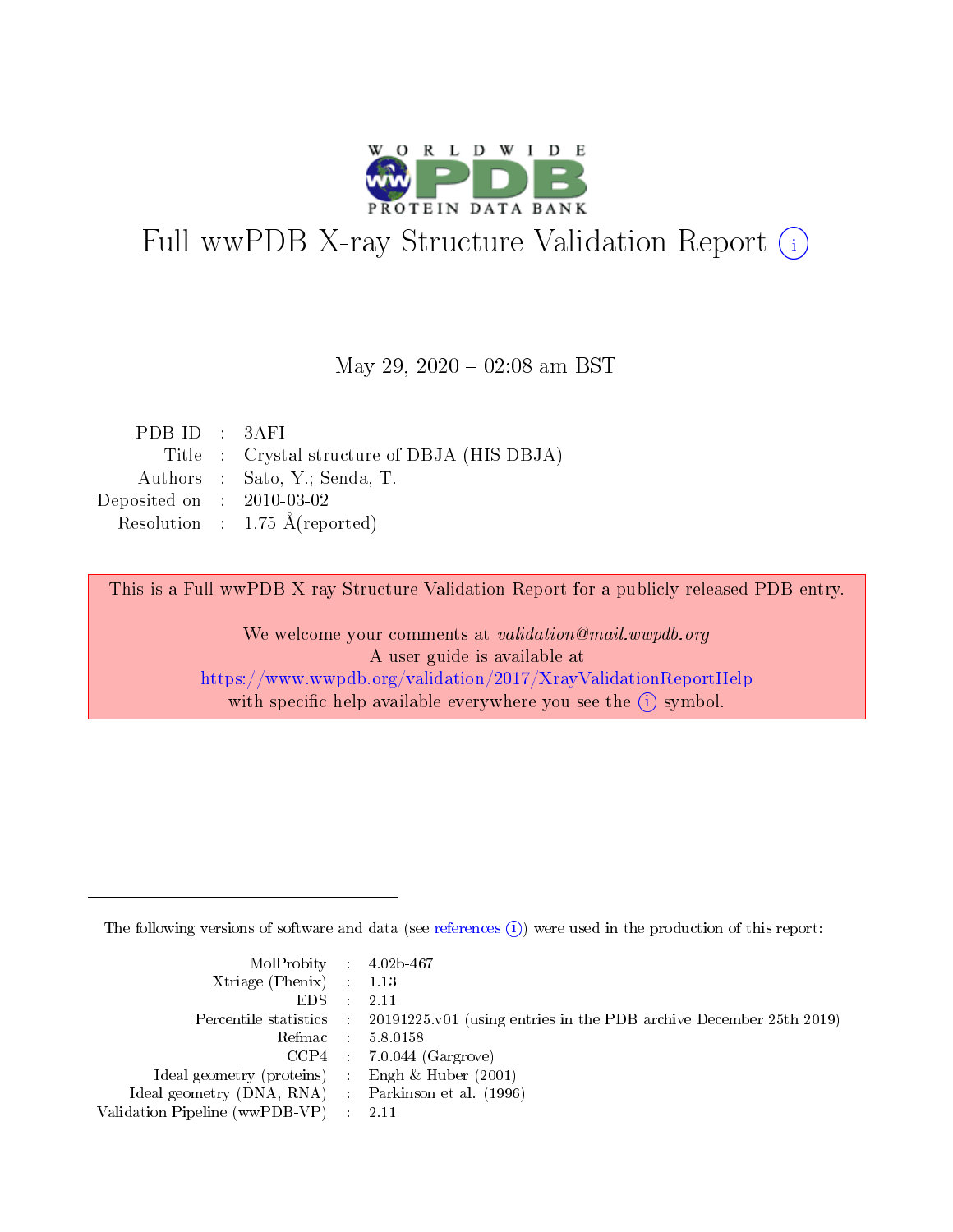# 1 [O](https://www.wwpdb.org/validation/2017/XrayValidationReportHelp#overall_quality)verall quality at a glance  $(i)$

The following experimental techniques were used to determine the structure: X-RAY DIFFRACTION

The reported resolution of this entry is 1.75 Å.

Percentile scores (ranging between 0-100) for global validation metrics of the entry are shown in the following graphic. The table shows the number of entries on which the scores are based.



| Metric                | Whole archive<br>$(\#\mathrm{Entries})$ | Similar resolution<br>$(\#\text{Entries}, \text{resolution range}(\text{\AA}))$ |  |  |
|-----------------------|-----------------------------------------|---------------------------------------------------------------------------------|--|--|
| $R_{free}$            | 130704                                  | $2340(1.76-1.76)$                                                               |  |  |
| Clashscore            | 141614                                  | 2466 (1.76-1.76)                                                                |  |  |
| Ramachandran outliers | 138981                                  | $2437(1.76-1.76)$                                                               |  |  |
| Sidechain outliers    | 138945                                  | 2437 (1.76-1.76)                                                                |  |  |
| RSRZ outliers         | 127900                                  | $2298(1.76-1.76)$                                                               |  |  |

The table below summarises the geometric issues observed across the polymeric chains and their fit to the electron density. The red, orange, yellow and green segments on the lower bar indicate the fraction of residues that contain outliers for  $>=3, 2, 1$  and 0 types of geometric quality criteria respectively. A grey segment represents the fraction of residues that are not modelled. The numeric value for each fraction is indicated below the corresponding segment, with a dot representing fractions  $\epsilon=5\%$  The upper red bar (where present) indicates the fraction of residues that have poor fit to the electron density. The numeric value is given above the bar.

| Mol | Chain | $\vert$ Length | Quality of chain     |    |       |
|-----|-------|----------------|----------------------|----|-------|
|     | А     | 316            | $\frac{0}{6}$<br>89% | 6% | 5%    |
|     | В     | 316            | $\%$<br>88%          | 7% |       |
|     | E     | 316            | 2%<br>90%            |    | 5% 5% |
|     | Р     | 316            | 2%<br>88%            | 6% | 5%    |

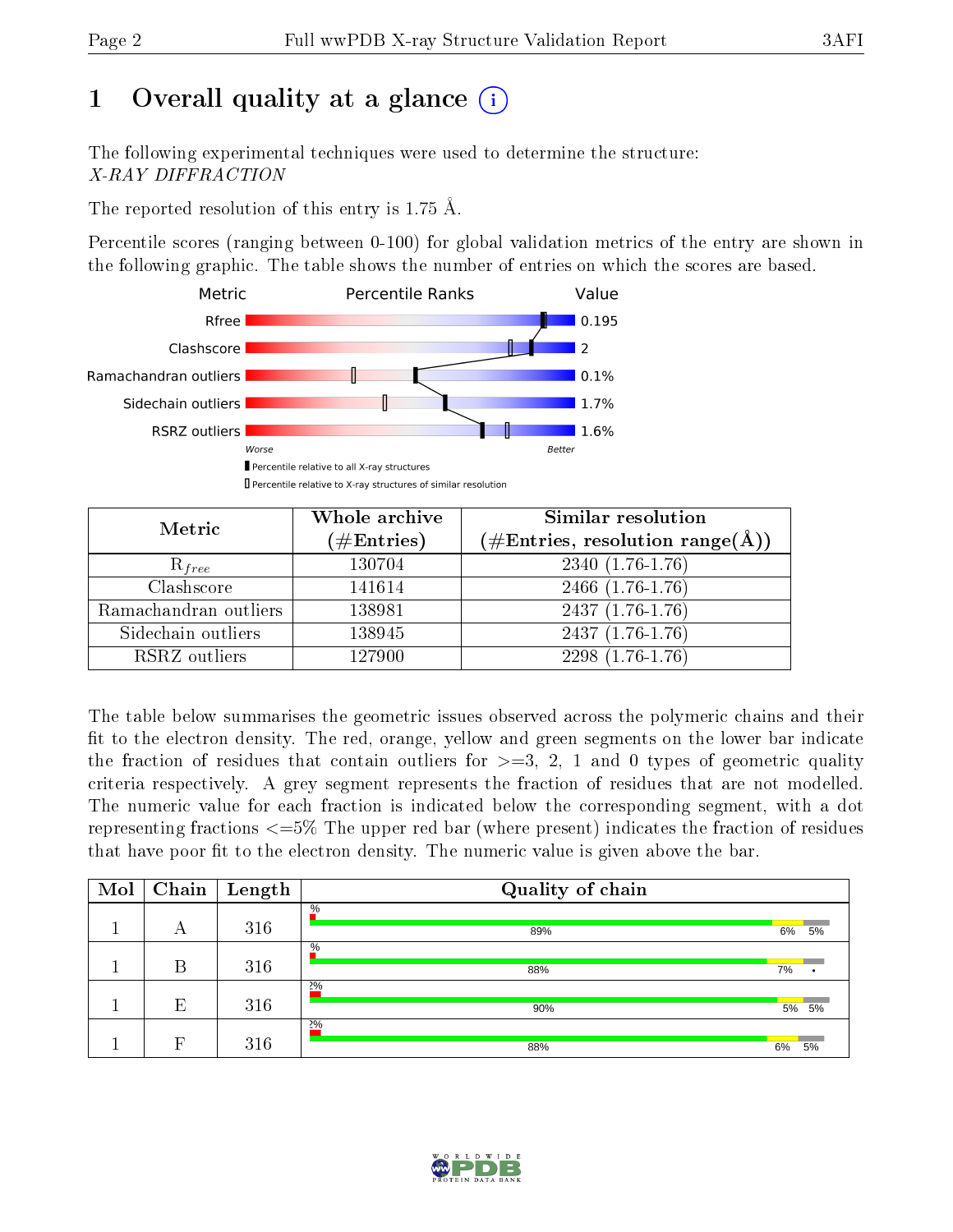# 2 Entry composition (i)

There are 3 unique types of molecules in this entry. The entry contains 10545 atoms, of which 0 are hydrogens and 0 are deuteriums.

In the tables below, the ZeroOcc column contains the number of atoms modelled with zero occupancy, the AltConf column contains the number of residues with at least one atom in alternate conformation and the Trace column contains the number of residues modelled with at most 2 atoms.

| Mol | Chain | Residues | Atoms |      |     |     |    | ZeroOcc | $\vert$ AltConf $\vert$ | $\operatorname{Trace}$ |
|-----|-------|----------|-------|------|-----|-----|----|---------|-------------------------|------------------------|
|     | E     | 301      | Total |      | N   |     | S  | 0       |                         |                        |
|     |       |          | 2351  | 1503 | 424 | 417 | -7 |         |                         |                        |
|     |       | 301      | Total | C    | Ν   |     | S  | 0       | 0                       |                        |
|     |       |          | 2350  | 1504 | 423 | 416 | -7 |         |                         |                        |
|     | B     | 302      | Total | C    | Ν   |     | S  | 0       | 3                       |                        |
|     |       | 2370     | 1517  | 424  | 422 | -7  |    |         |                         |                        |
|     | F     |          | Total | С    | Ν   |     | S  | 0       | 2                       |                        |
|     | 300   | 2350     | 1503  | 424  | 416 | 7   |    |         |                         |                        |

Molecule 1 is a protein called Haloalkane dehalogenase.

There are 24 discrepancies between the modelled and reference sequences:

| Chain                     | Residue | Modelled   | Actual                   | Comment               | Reference         |
|---------------------------|---------|------------|--------------------------|-----------------------|-------------------|
| $\boldsymbol{\mathrm{E}}$ | 311     | <b>HIS</b> | $\overline{a}$           | <b>EXPRESSION TAG</b> | <b>UNP P59337</b> |
| $\boldsymbol{\mathrm{E}}$ | 312     | <b>HIS</b> |                          | <b>EXPRESSION TAG</b> | <b>UNP P59337</b> |
| $\mathbf{E}% _{0}$        | 313     | <b>HIS</b> | $\overline{\phantom{0}}$ | <b>EXPRESSION TAG</b> | <b>UNP P59337</b> |
| Ε                         | 314     | <b>HIS</b> | $\blacksquare$           | <b>EXPRESSION TAG</b> | <b>UNP P59337</b> |
| E                         | 315     | <b>HIS</b> |                          | <b>EXPRESSION TAG</b> | <b>UNP P59337</b> |
| E                         | 316     | <b>HIS</b> | $\equiv$                 | <b>EXPRESSION TAG</b> | <b>UNP P59337</b> |
| А                         | 311     | <b>HIS</b> | $\blacksquare$           | <b>EXPRESSION TAG</b> | <b>UNP P59337</b> |
| $\boldsymbol{A}$          | 312     | HIS        | ÷.                       | <b>EXPRESSION TAG</b> | <b>UNP P59337</b> |
| $\bf{A}$                  | 313     | <b>HIS</b> | ÷.                       | <b>EXPRESSION TAG</b> | <b>UNP P59337</b> |
| А                         | 314     | <b>HIS</b> | $\overline{a}$           | <b>EXPRESSION TAG</b> | <b>UNP P59337</b> |
| A                         | 315     | <b>HIS</b> | ÷.                       | <b>EXPRESSION TAG</b> | <b>UNP P59337</b> |
| $\boldsymbol{A}$          | 316     | <b>HIS</b> | ÷.                       | <b>EXPRESSION TAG</b> | <b>UNP P59337</b> |
| B                         | 311     | <b>HIS</b> | $\overline{a}$           | <b>EXPRESSION TAG</b> | <b>UNP P59337</b> |
| $\boldsymbol{B}$          | 312     | <b>HIS</b> | $\overline{\phantom{0}}$ | <b>EXPRESSION TAG</b> | <b>UNP P59337</b> |
| $\boldsymbol{B}$          | 313     | <b>HIS</b> | ÷.                       | <b>EXPRESSION TAG</b> | <b>UNP P59337</b> |
| $\boldsymbol{B}$          | 314     | <b>HIS</b> |                          | <b>EXPRESSION TAG</b> | <b>UNP P59337</b> |
| $\boldsymbol{B}$          | 315     | <b>HIS</b> | ÷.                       | <b>EXPRESSION TAG</b> | <b>UNP P59337</b> |
| $\boldsymbol{B}$          | 316     | <b>HIS</b> | $\equiv$                 | <b>EXPRESSION TAG</b> | <b>UNP P59337</b> |
| ${\bf F}$                 | 311     | <b>HIS</b> | ÷.                       | <b>EXPRESSION TAG</b> | <b>UNP P59337</b> |
| $\overline{\mathrm{F}}$   | 312     | <b>HIS</b> | $\blacksquare$           | <b>EXPRESSION TAG</b> | <b>UNP P59337</b> |
| $\overline{F}$            | 313     | HIS        |                          | <b>EXPRESSION TAG</b> | <b>UNP P59337</b> |

Continued on next page...

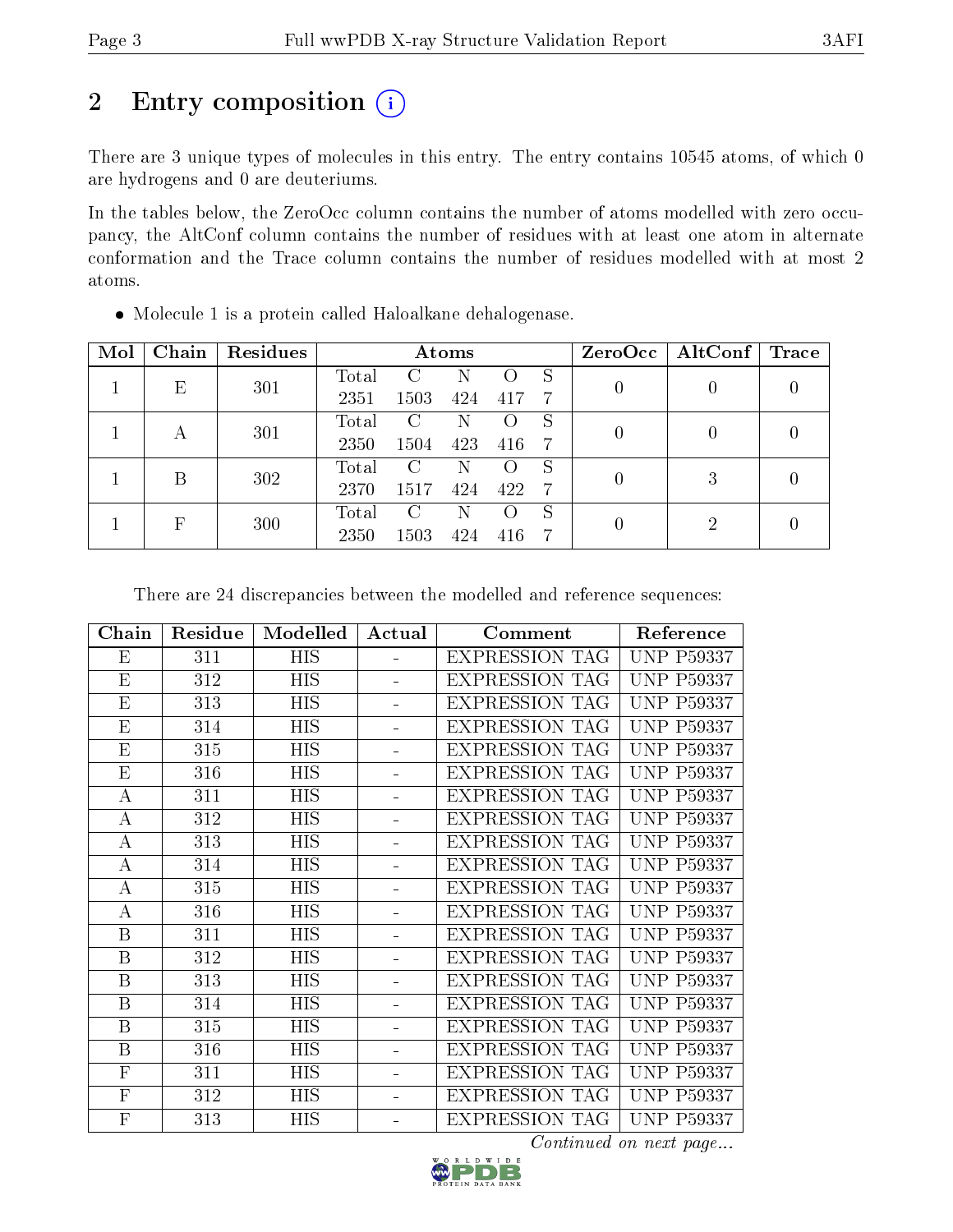Continued from previous page...

| Chain |     | Residue   Modelled | Actual | Comment                     | Reference  |
|-------|-----|--------------------|--------|-----------------------------|------------|
|       | 314 | H IS               |        | EXPRESSION TAG   UNP P59337 |            |
|       | 315 | HIS.               |        | EXPRESSION TAG   UNP P59337 |            |
|       | 316 |                    |        | EXPRESSION TAG              | UNP P59337 |

Molecule 2 is CHLORIDE ION (three-letter code: CL) (formula: Cl).

| Mol |   | Chain   $Residues$ | Atoms    | ZeroOcc   AltConf |
|-----|---|--------------------|----------|-------------------|
| 2   |   |                    | Total Cl |                   |
| 2   |   |                    | Total Cl |                   |
| 2   | F |                    | Total Cl |                   |
| 2   | E |                    | Total Cl |                   |

Molecule 3 is water.

| Mol | Chain      | Residues | Atoms                           | $ZeroOcc$   AltConf |
|-----|------------|----------|---------------------------------|---------------------|
| 3   | Ε          | 250      | Total<br>$\circ$<br>250<br>250  |                     |
| 3   | А          | 301      | Total<br>O<br>301<br>301        |                     |
| 3   | В          | 308      | Total<br>$\Omega$<br>308<br>308 |                     |
| 3   | $_{\rm F}$ | 261      | Total<br>$\Omega$<br>261<br>261 |                     |

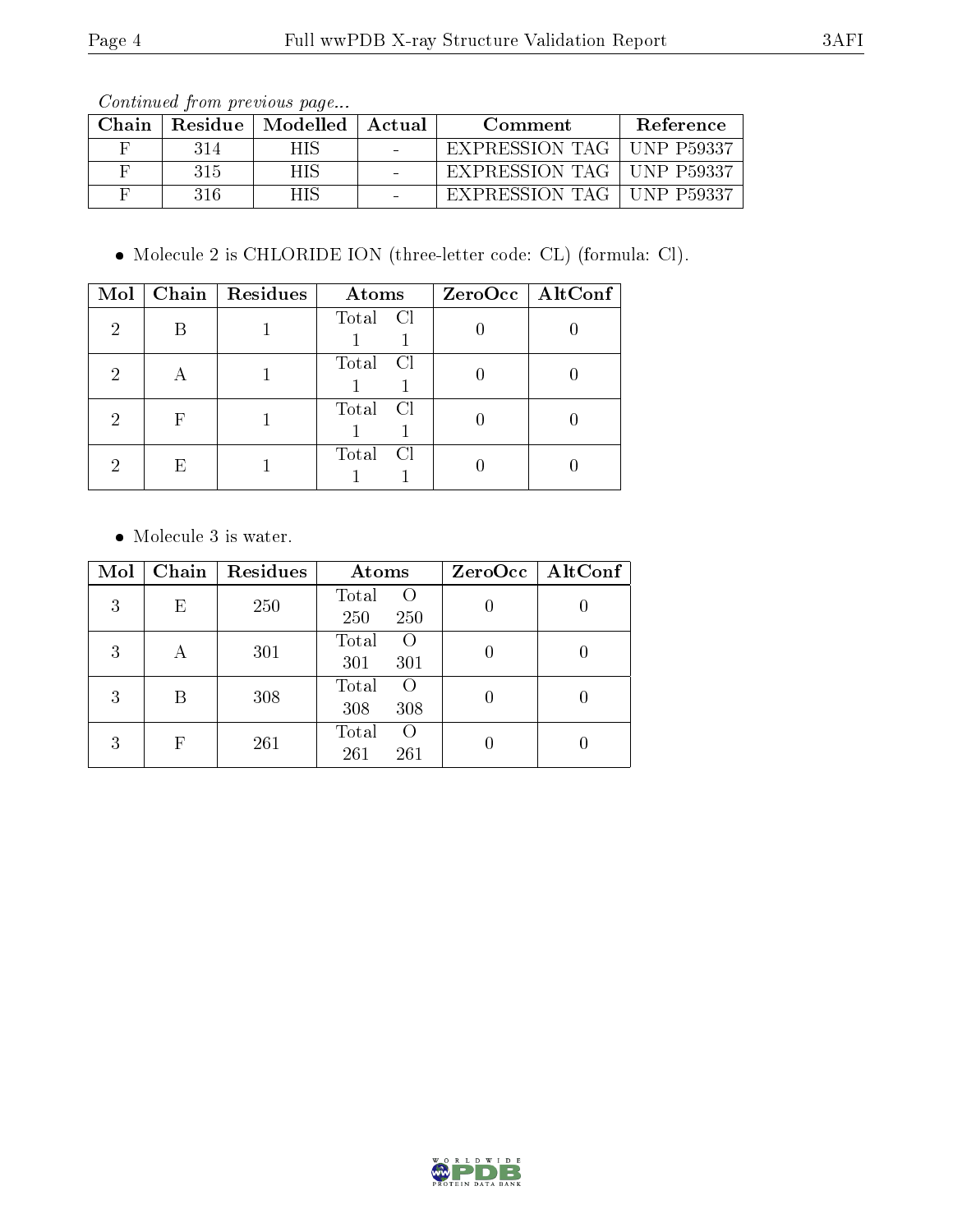# 3 Residue-property plots  $(i)$

These plots are drawn for all protein, RNA and DNA chains in the entry. The first graphic for a chain summarises the proportions of the various outlier classes displayed in the second graphic. The second graphic shows the sequence view annotated by issues in geometry and electron density. Residues are color-coded according to the number of geometric quality criteria for which they contain at least one outlier: green  $= 0$ , yellow  $= 1$ , orange  $= 2$  and red  $= 3$  or more. A red dot above a residue indicates a poor fit to the electron density (RSRZ  $> 2$ ). Stretches of 2 or more consecutive residues without any outlier are shown as a green connector. Residues present in the sample, but not in the model, are shown in grey.



• Molecule 1: Haloalkane dehalogenase

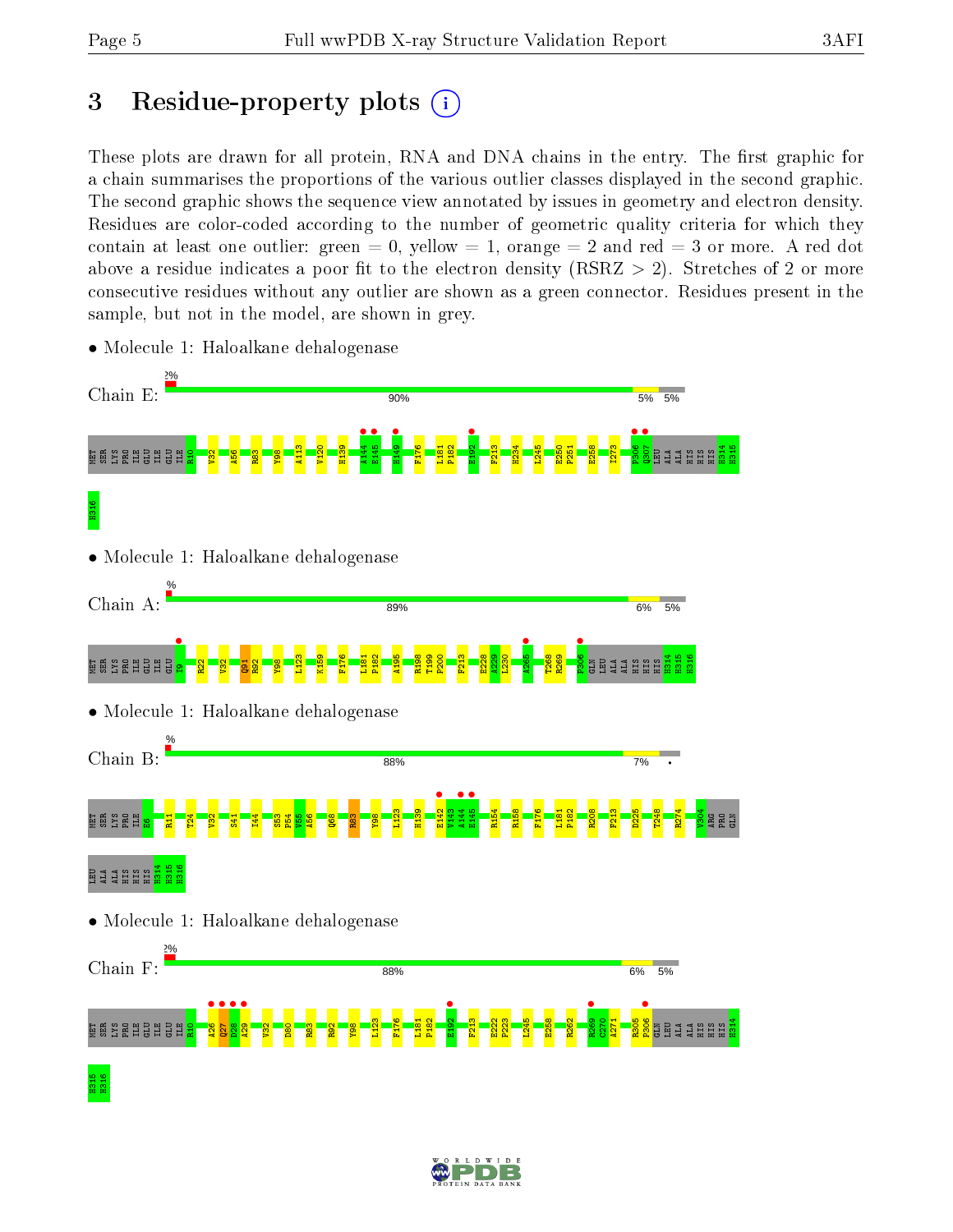# 4 Data and refinement statistics  $(i)$

| Property                                                         | Value                                              | Source     |
|------------------------------------------------------------------|----------------------------------------------------|------------|
| Space group                                                      | P 21 21 2                                          | Depositor  |
| Cell constants                                                   | $212.85\text{\AA}$<br>$117.84\text{\AA}$<br>55.80Å | Depositor  |
| a, b, c, $\alpha$ , $\beta$ , $\gamma$                           | $90.00^\circ$<br>$90.00^\circ$<br>$90.00^\circ$    |            |
| Resolution $(A)$                                                 | 35.18<br>$-1.75$                                   | Depositor  |
|                                                                  | 35.18<br>$-1.75$                                   | <b>EDS</b> |
| % Data completeness                                              | $95.1 (35.18 - 1.75)$                              | Depositor  |
| (in resolution range)                                            | $95.1(35.18-1.75)$                                 | <b>EDS</b> |
| $R_{merge}$                                                      | 0.04                                               | Depositor  |
| $\mathrm{R}_{sym}$                                               | (Not available)                                    | Depositor  |
| $\langle I/\sigma(I) \rangle^{-1}$                               | $9.14$ (at 1.75Å)                                  | Xtriage    |
| Refinement program                                               | CNS, REFMAC 5.2.0005                               | Depositor  |
|                                                                  | 0.167<br>0.191                                     | Depositor  |
| $R, R_{free}$                                                    | 0.172<br>0.195                                     | DCC        |
| $R_{free}$ test set                                              | 6766 reflections $(5.02\%)$                        | wwPDB-VP   |
| Wilson B-factor $(A^2)$                                          | 18.3                                               | Xtriage    |
| Anisotropy                                                       | 0.048                                              | Xtriage    |
| Bulk solvent $k_{sol}(\text{e}/\text{A}^3), B_{sol}(\text{A}^2)$ | $0.35$ , 42.3                                      | <b>EDS</b> |
| L-test for $\mathrm{twinning}^2$                                 | $< L >$ = 0.48, $< L2 >$ = 0.31                    | Xtriage    |
| Estimated twinning fraction                                      | No twinning to report.                             | Xtriage    |
| $\overline{F_o}, \overline{F_c}$ correlation                     | 0.96                                               | <b>EDS</b> |
| Total number of atoms                                            | 10545                                              | wwPDB-VP   |
| Average B, all atoms $(A^2)$                                     | 19.0                                               | wwPDB-VP   |

Xtriage's analysis on translational NCS is as follows: The largest off-origin peak in the Patterson function is  $3.17\%$  of the height of the origin peak. No significant pseudotranslation is detected.

<sup>&</sup>lt;sup>2</sup>Theoretical values of  $\langle |L| \rangle$ ,  $\langle L^2 \rangle$  for acentric reflections are 0.5, 0.333 respectively for untwinned datasets, and 0.375, 0.2 for perfectly twinned datasets.



<span id="page-5-1"></span><span id="page-5-0"></span><sup>1</sup> Intensities estimated from amplitudes.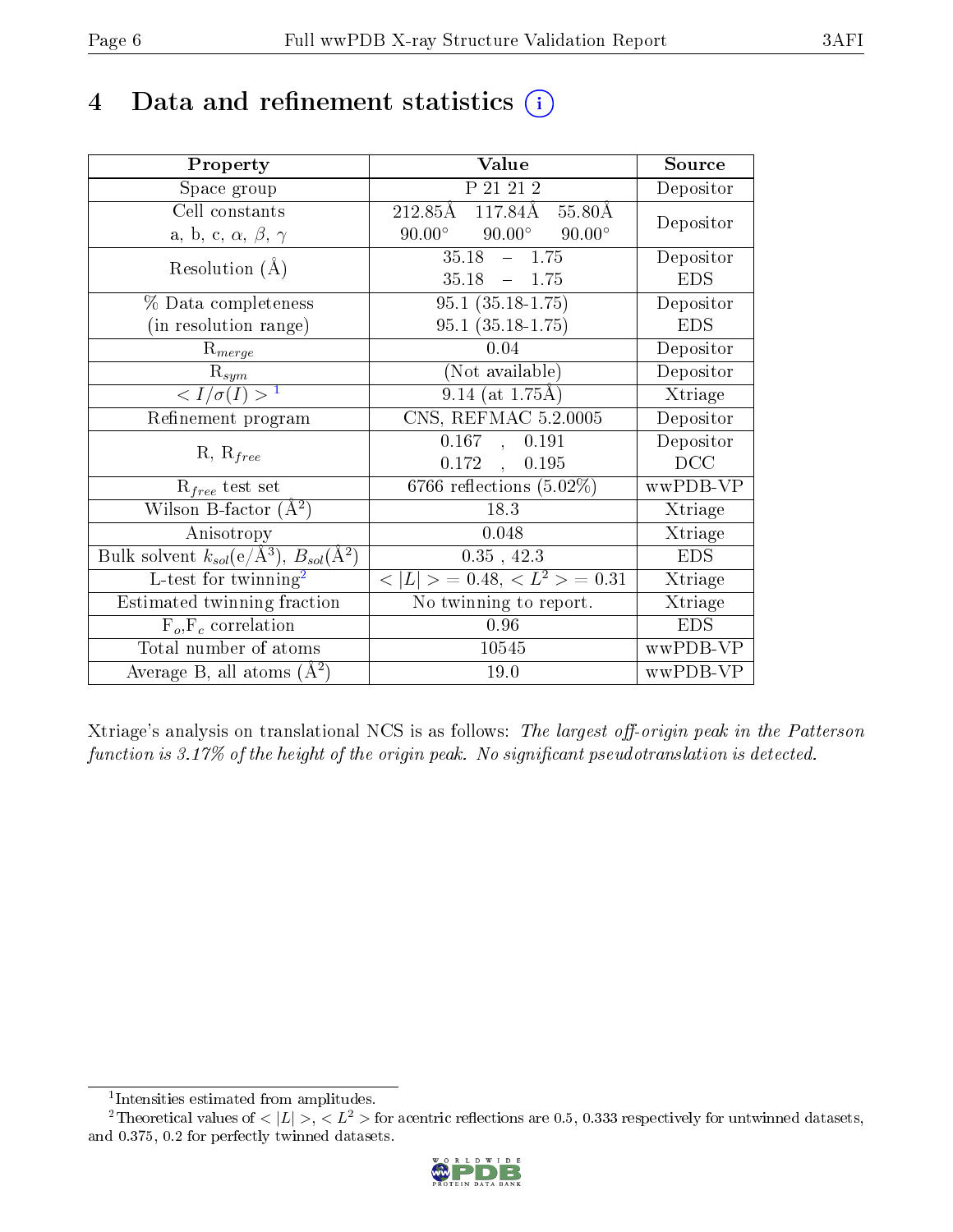# 5 Model quality  $(i)$

### 5.1 Standard geometry  $(i)$

Bond lengths and bond angles in the following residue types are not validated in this section: CL

The Z score for a bond length (or angle) is the number of standard deviations the observed value is removed from the expected value. A bond length (or angle) with  $|Z| > 5$  is considered an outlier worth inspection. RMSZ is the root-mean-square of all Z scores of the bond lengths (or angles).

| Mol | Chain |      | Bond lengths        | Bond angles |                               |  |
|-----|-------|------|---------------------|-------------|-------------------------------|--|
|     |       | RMSZ | $\# Z  > 5$         | RMSZ        | # $ Z >5$                     |  |
|     |       | 0.61 | 0/2420              | 0.66        | $1/3293$ $(0.0\%)$            |  |
|     | В     | 0.58 | $\overline{0}/2451$ | 0.64        | $\overline{3/3334}$ $(0.1\%)$ |  |
|     | E     | 0.56 | 0/2421              | 0.59        | $2/3294$ $(0.1\%)$            |  |
|     | F     | 0.58 | $\overline{0}/2429$ | 0.64        | $1/3306$ $(0.0\%)$            |  |
| All | A 11  | 0.58 | 0/9721              | 0.63        | $7/13227(0.1\%)$              |  |

There are no bond length outliers.

All (7) bond angle outliers are listed below:

| Mol | Chain | Res | Type       | Atoms                    | $\mathbf{Z}$ | Observed $(°)$ | Ideal $(°)$ |
|-----|-------|-----|------------|--------------------------|--------------|----------------|-------------|
|     | В     | 83  | $\rm{ARG}$ | $NE$ -CZ-NH <sub>2</sub> | $-7.76$      | 116.42         | 120.30      |
|     | Ε     | 83  | $\rm{ARG}$ | $NE$ -CZ-NH <sub>2</sub> | $-7.27$      | 116.67         | 120.30      |
|     | В     | 83  | $\rm{ARG}$ | NE-CZ-NH1                | 6.80         | 123.70         | 120.30      |
|     | B     | 225 | <b>ASP</b> | $CB-CG-OD1$              | 5.75         | 123.47         | 118.30      |
|     |       | 22  | $\rm{ARG}$ | NE-CZ-NH <sub>2</sub>    | $-5.59$      | 117.50         | 120.30      |
|     | F     | 92  | $\rm{ARG}$ | $NE$ -CZ-NH <sub>2</sub> | $-5.17$      | 117.72         | 120.30      |
|     | E     | 83  | $\rm{ARG}$ | $NE$ - $CZ$ - $NH1$      | 5.05         | 122.83         | 120.30      |

There are no chirality outliers.

There are no planarity outliers.

### $5.2$  Too-close contacts  $(i)$

In the following table, the Non-H and H(model) columns list the number of non-hydrogen atoms and hydrogen atoms in the chain respectively. The H(added) column lists the number of hydrogen atoms added and optimized by MolProbity. The Clashes column lists the number of clashes within the asymmetric unit, whereas Symm-Clashes lists symmetry related clashes.

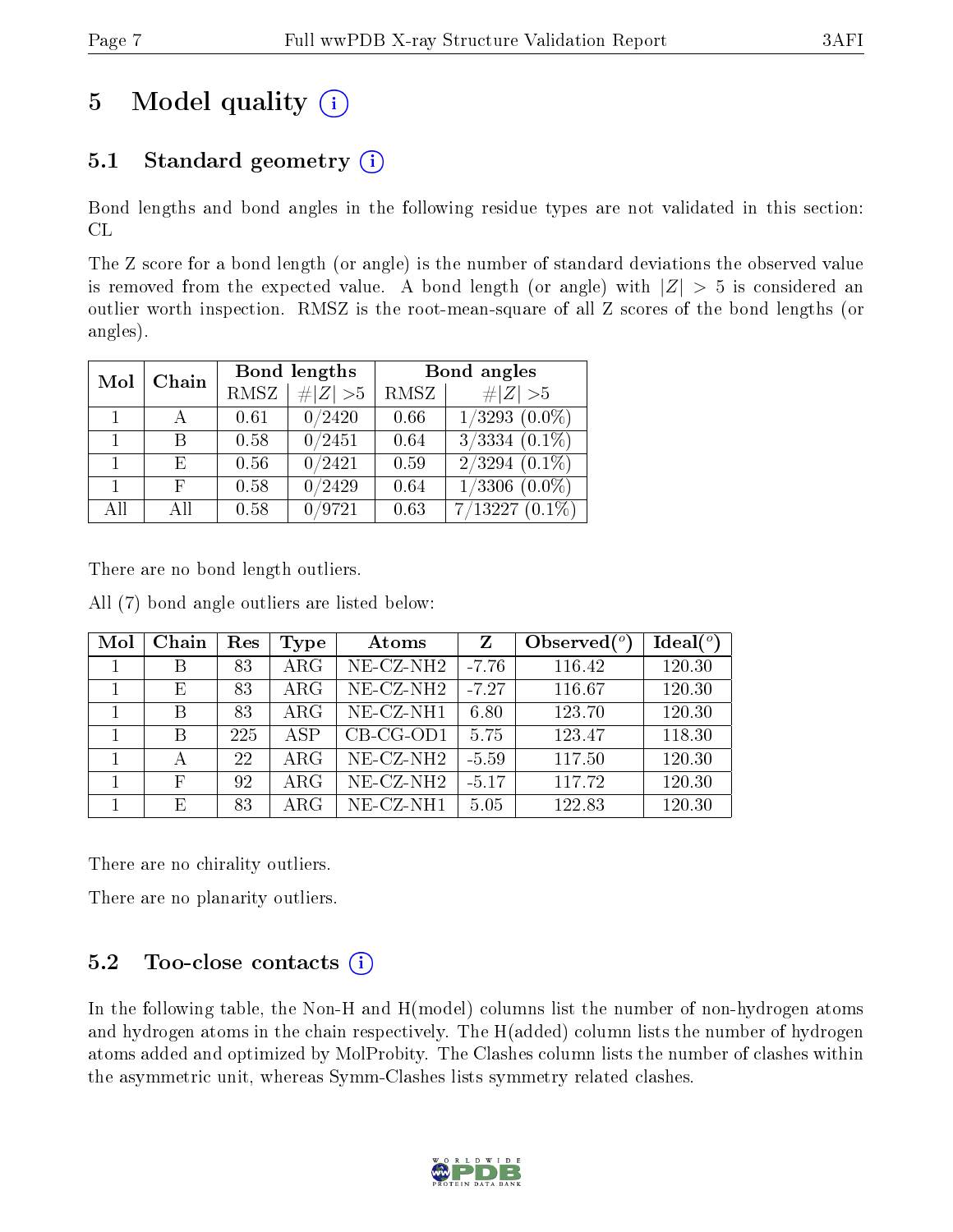| Mol            | Chain | $Non-H$ | H (model) | H(added) | Clashes        | Symm-Clashes |
|----------------|-------|---------|-----------|----------|----------------|--------------|
|                | А     | 2350    |           | 2291     | 11             | 0            |
|                | В     | 2370    | 0         | 2309     | 12             | 0            |
|                | E     | 2351    | 0         | 2288     | 8              |              |
|                | F     | 2350    | 0         | 2284     | 9              | 0            |
| $\overline{2}$ | А     |         | 0         | 0        | 0              | 0            |
| $\overline{2}$ | Β     |         |           | 0        |                |              |
| $\overline{2}$ | E     |         | 0         | 0        | 0              | 0            |
| $\overline{2}$ | F     |         | 0         | 0        | 0              | 0            |
| 3              | А     | 301     |           | 0        | 3              | 0            |
| 3              | В     | 308     | 0         | 0        | $\overline{2}$ | 0            |
| 3              | Е     | 250     |           |          |                | 0            |
| 3              | F     | 261     | 0         |          | 0              | $\theta$     |
| All            | All   | 10545   |           | 9172     | 39             |              |

The all-atom clashscore is defined as the number of clashes found per 1000 atoms (including hydrogen atoms). The all-atom clashscore for this structure is 2.

All (39) close contacts within the same asymmetric unit are listed below, sorted by their clash magnitude.

| Atom-1                | Atom-2                                                 | Interatomic    | Clash         |
|-----------------------|--------------------------------------------------------|----------------|---------------|
|                       |                                                        | distance $(A)$ | overlap $(A)$ |
| $1:$ F:26:ALA:O       | $1:$ F:27:GLN:HB3                                      | 1.83           | 0.78          |
| 1:F:80:ASP:OD1        | 1:F:83:ARG:NH2                                         | 2.26           | 0.68          |
| 1:B:139:HIS:HE1       | 3:B:592:HOH:O                                          | 1.77           | 0.67          |
| $1:$ F:258: $GLU:HB3$ | $1:$ F:262:ARG:NH2                                     | 2.11           | 0.65          |
| $1:$ F:181:LEU:HB3    | $1:$ F:182:PRO:HD3                                     | 1.83           | 0.61          |
| 1: A:91: GLN: HE22    | 1:A:92:ARG:HH11                                        | 1.48           | 0.59          |
| 1:E:139:HIS:HE1       | 3:E:1180:HOH:O                                         | 1.86           | 0.57          |
| 1: A:91: GLN: NE2     | 3:A:761:HOH:O                                          | 2.37           | 0.54          |
| 1: A: 181: LEU: HB3   | 1:A:182:PRO:H <sub>D3</sub>                            | 1.90           | 0.54          |
| 1: A:268:THR:HG22     | 1: A:269: ARG: HG2                                     | 1.90           | 0.53          |
| 1: F:27: GLN: C       | $1:$ F:29:ALA:H                                        | 2.11           | 0.53          |
| 1:B:11:ARG:NH2        | 1:B:68:GLN:O                                           | 2.41           | 0.53          |
| 1:B:208:ARG:NH2       | 3:B:747:HOH:O                                          | 2.42           | 0.53          |
| 1:B:154:ARG:O         | $1:B:158[\overline{B}]:\!\! \overline{\text{ARG:HG3}}$ | 2.10           | 0.51          |
| $1:$ F:245:LEU:HD12   | $1:$ F:271:ALA:HB3                                     | 1.93           | 0.50          |
| 1:B:24:THR:HG23       | 1:B:53:SER:HB3                                         | 1.93           | 0.49          |
| 1: A:198:ARG:HG3      | 3:A:841:HOH:O                                          | 2.12           | 0.48          |
| 1:A:32:VAL:HG22       | 1: A:98: TYR: HB2                                      | 1.94           | 0.48          |
| $1:$ F:32:VAL:HG22    | $1:$ F:98:TYR:HB2                                      | 1.96           | 0.48          |
| 1: E: 181: LEU: HB3   | 1: E: 182: PRO: HD3                                    | 1.96           | 0.47          |
| 1:F:305:ARG:HB2       | $1:$ F:306:PRO:HD2                                     | 1.96           | 0.47          |
| 1:E:113:ALA:HB2       | 1:E:120:VAL:HG21                                       | 1.98           | 0.45          |

Continued on next page...

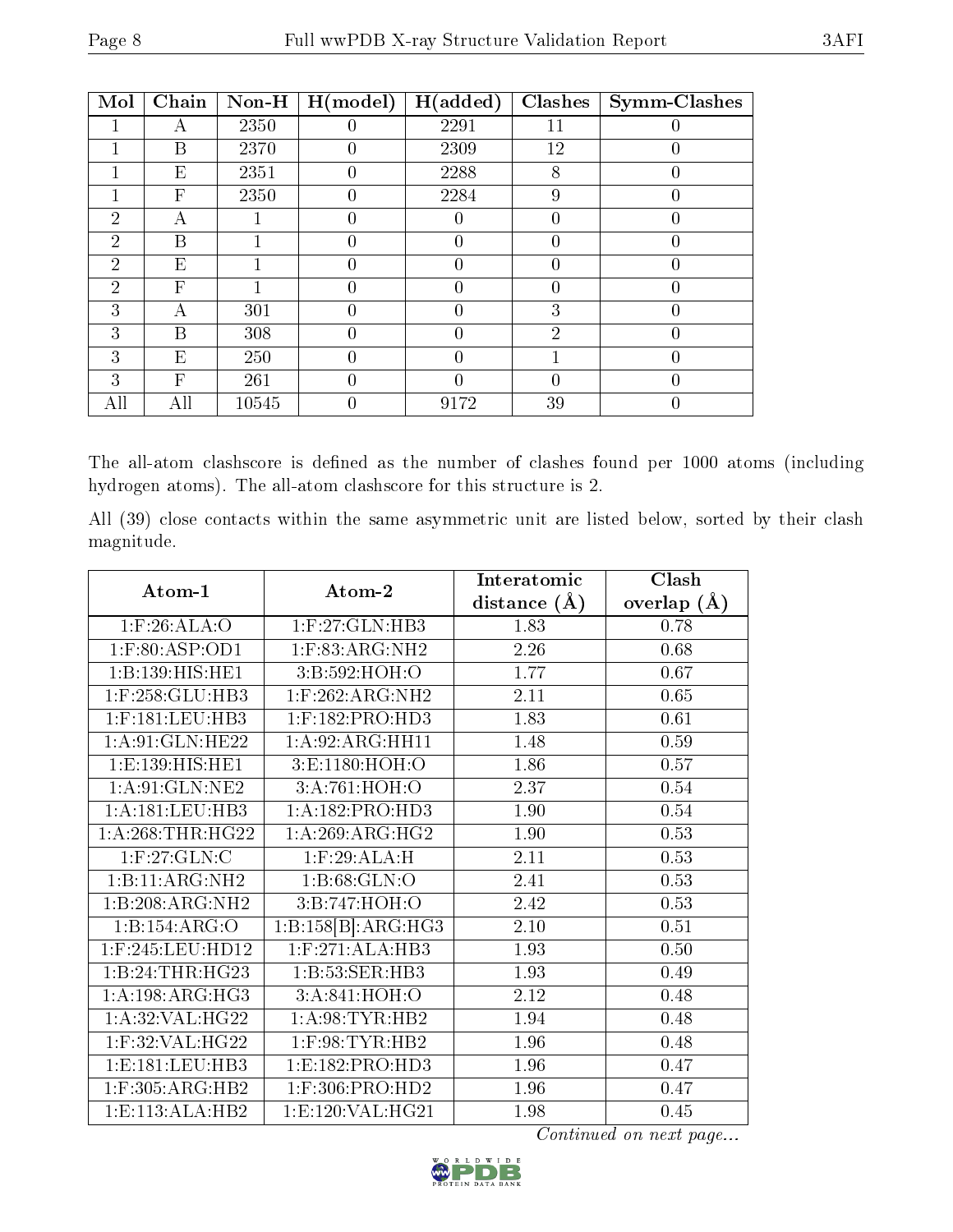| Atom-1              | Atom-2               | Interatomic<br>distance $(\AA)$ | Clash<br>overlap $(\AA)$ |
|---------------------|----------------------|---------------------------------|--------------------------|
| 1:B:32:VAL:HG23     | 1:B:56:ALA:HB1       | 1.98                            | 0.45                     |
| 1: A: 159: LYS: HE3 | 3:A:1571:HOH:O       | 2.17                            | 0.45                     |
| 1:E:245:LEU:HD11    | 1: E: 273: ILE: HD12 | 1.98                            | 0.44                     |
| 1:B:181:LEU:HB3     | 1:B:182:PRO:HD3      | 1.99                            | 0.44                     |
| 1:E:32:VAL:HG22     | 1: E:98: TYR: HB2    | 1.99                            | 0.44                     |
| 1: A:91: GLN:NE2    | 1: A:92: ARG:HD2     | 2.34                            | 0.43                     |
| 1:B:248:THR:HG23    | 1:B:274:ARG:HA       | 2.01                            | 0.42                     |
| 1:E:32:VAL:HG23     | 1: E: 56: ALA: HB1   | 2.01                            | 0.42                     |
| 1:A:199:THR:N       | 1: A:200:PRO:CD      | 2.82                            | 0.42                     |
| 1:B:53:SER:N        | 1: B:54: PRO:CD      | 2.83                            | 0.42                     |
| 1: A:228: GLU:OE1   | 1:B:83:ARG:HD3       | 2.20                            | 0.42                     |
| 1: A:195: ALA:O     | 1: A: 199: THR: HG23 | 2.20                            | 0.41                     |
| 1:B:41:SER:O        | 1:B:44:ILE:HG22      | 2.19                            | 0.41                     |
| 1:E:245:LEU:HD11    | 1: E: 273: ILE: CD1  | 2.51                            | 0.41                     |
| $1:$ F:222:GLU:HA   | $1:$ F:223:PRO:C     | 2.42                            | 0.40                     |
| 1: E: 250: GLU: HA  | 1:E:251:PRO:HA       | 1.92                            | 0.40                     |
| 1:B:32:VAL:HG22     | 1: B:98: TYR:HB2     | 2.03                            | 0.40                     |

Continued from previous page...

There are no symmetry-related clashes.

### 5.3 Torsion angles (i)

#### 5.3.1 Protein backbone (i)

In the following table, the Percentiles column shows the percent Ramachandran outliers of the chain as a percentile score with respect to all X-ray entries followed by that with respect to entries of similar resolution.

The Analysed column shows the number of residues for which the backbone conformation was analysed, and the total number of residues.

| Mol | Chain | Analysed          | Favoured   | Allowed  | Outliers | Percentiles |     |
|-----|-------|-------------------|------------|----------|----------|-------------|-----|
|     | А     | $297/316(94\%)$   | 289 (97%)  | $8(3\%)$ |          | 100         | 100 |
|     | B     | $301/316$ (95%)   | 293 (97%)  | $8(3\%)$ | 0        | 100         | 100 |
|     | E     | $297/316(94\%)$   | 289 (97%)  | $8(3\%)$ | 0        | 100         | 100 |
|     | F     | $298/316(94\%)$   | 289 (97%)  | $8(3\%)$ | $1(0\%)$ | 41          | 22  |
| All | All   | $1193/1264(94\%)$ | 1160 (97%) | 32(3%)   | $1(0\%)$ | 51          | 33  |

All (1) Ramachandran outliers are listed below:

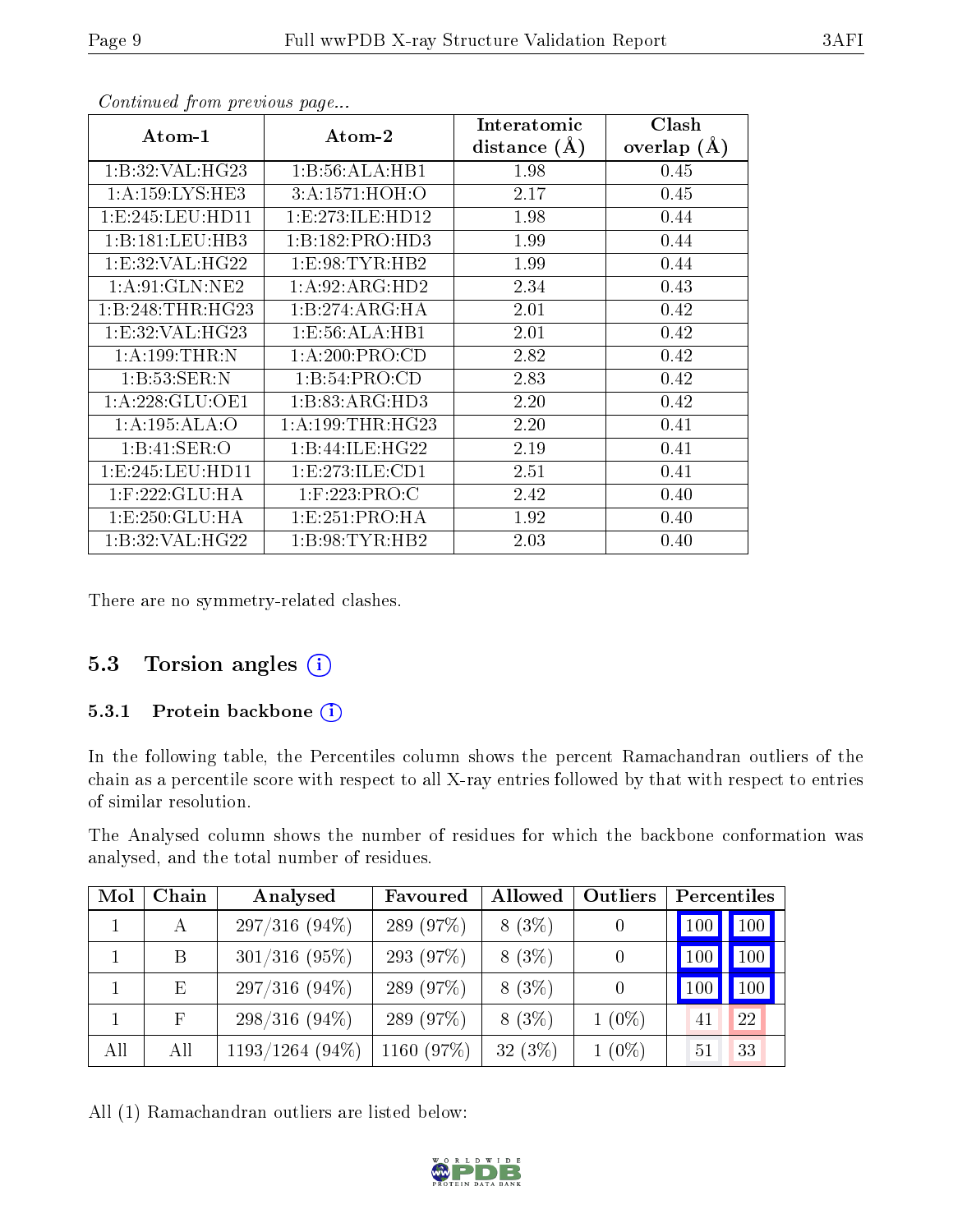| Mol | $\mid$ Chain $\mid$ Res | me. |
|-----|-------------------------|-----|
|     |                         |     |

#### 5.3.2 Protein sidechains (i)

In the following table, the Percentiles column shows the percent sidechain outliers of the chain as a percentile score with respect to all X-ray entries followed by that with respect to entries of similar resolution.

The Analysed column shows the number of residues for which the sidechain conformation was analysed, and the total number of residues.

| Mol | Chain | Analysed        | Rotameric    | Outliers  | Percentiles |
|-----|-------|-----------------|--------------|-----------|-------------|
|     | A     | $235/248$ (95%) | 230 (98%)    | $5(2\%)$  | 31<br>53    |
|     | B     | $239/248(96\%)$ | 235 (98%)    | $4(2\%)$  | 42<br>60    |
|     | Ε     | $235/248$ (95%) | 231 (98%)    | $4(2\%)$  | 42<br>60    |
|     | F.    | $236/248$ (95%) | 233 $(99\%)$ | $3(1\%)$  | 54<br>69    |
| All | All   | 945/992(95%)    | 929 (98%)    | $16(2\%)$ | 42<br>60    |

All (16) residues with a non-rotameric sidechain are listed below:

| Mol            | Chain                   | Res | Type       |
|----------------|-------------------------|-----|------------|
| 1              | $\mathbf{E}$            | 176 | PHE        |
| $\mathbf{1}$   | $\overline{\mathrm{E}}$ | 213 | PHE        |
| $\mathbf 1$    | $\overline{\mathrm{E}}$ | 234 | HIS        |
| $\mathbf 1$    | $\overline{\mathrm{E}}$ | 258 | GLU        |
| $\mathbf 1$    | $\overline{A}$          | 91  | <b>GLN</b> |
| $\overline{1}$ | $\overline{\rm A}$      | 123 | <b>LEU</b> |
| 1              | $\overline{\rm A}$      | 176 | PHE        |
| $\mathbf 1$    | $\overline{\rm A}$      | 213 | PHE        |
| $\overline{1}$ | $\overline{\rm A}$      | 230 | LEU        |
| $\mathbf{1}$   | B                       | 123 | LEU        |
| $\mathbf{1}$   | B                       | 142 | GLU        |
| $\overline{1}$ | В                       | 176 | PHE        |
| $\mathbf 1$    | B                       | 213 | PHE        |
| $\mathbf{1}$   | $\overline{\mathrm{F}}$ | 123 | LEU        |
| $\mathbf{1}$   | $\overline{F}$          | 176 | PHE        |
| $\overline{1}$ | $\overline{\mathrm{F}}$ | 213 | PHE        |

Some sidechains can be flipped to improve hydrogen bonding and reduce clashes. All (6) such sidechains are listed below:

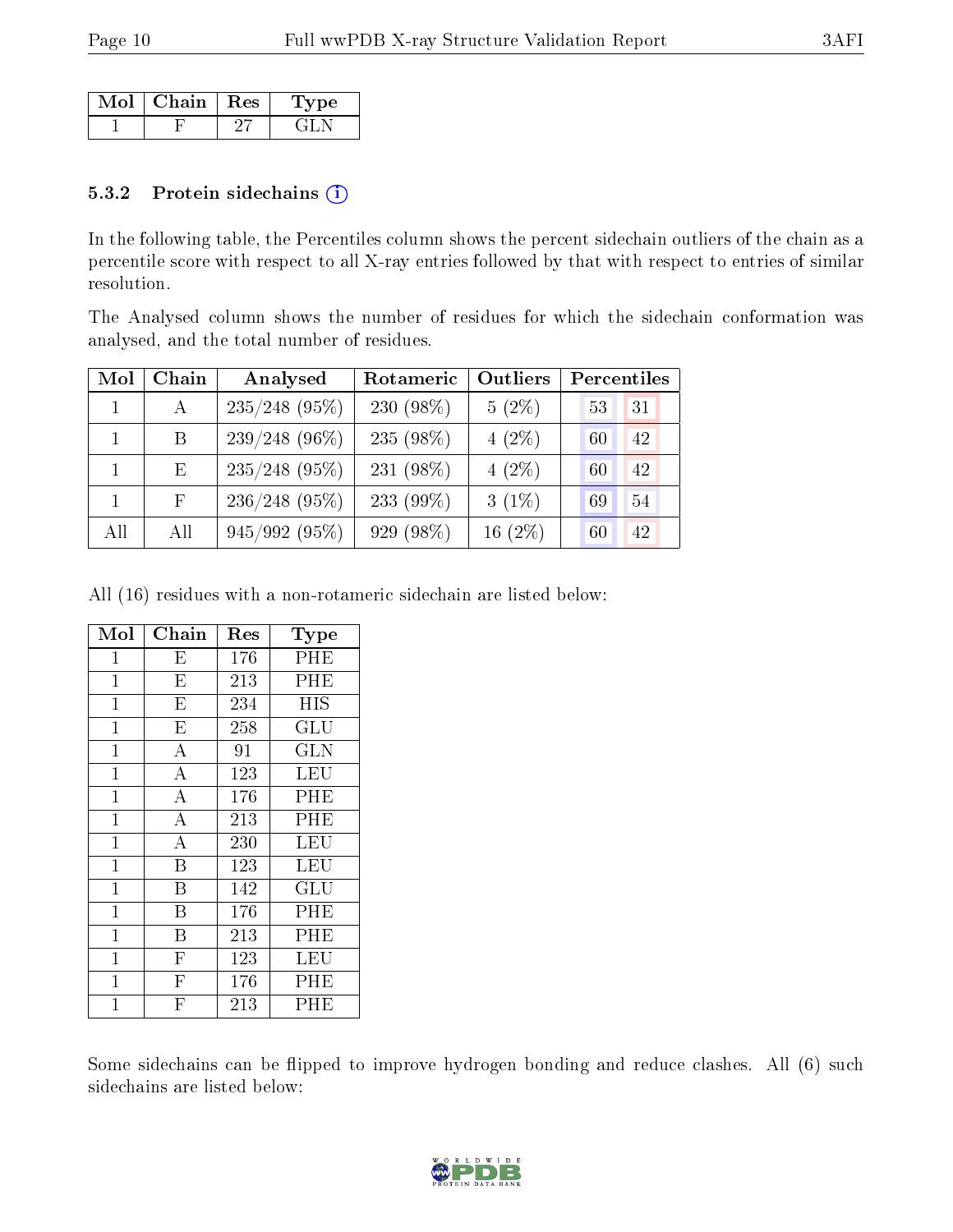| Mol | Chain | Res | <b>Type</b> |
|-----|-------|-----|-------------|
|     | F)    | 139 | <b>HIS</b>  |
|     |       | 27  | <b>GLN</b>  |
|     |       | 91  | <b>GLN</b>  |
|     |       | 149 | <b>HIS</b>  |
|     |       | 139 | HIS         |
|     |       | 147 | GLN         |

#### 5.3.3 RNA (i)

There are no RNA molecules in this entry.

#### 5.4 Non-standard residues in protein, DNA, RNA chains (i)

There are no non-standard protein/DNA/RNA residues in this entry.

#### 5.5 Carbohydrates (i)

There are no carbohydrates in this entry.

#### 5.6 Ligand geometry (i)

Of 4 ligands modelled in this entry, 4 are monoatomic - leaving 0 for Mogul analysis. There are no bond length outliers. There are no bond angle outliers. There are no chirality outliers. There are no torsion outliers. There are no ring outliers. No monomer is involved in short contacts.

#### 5.7 [O](https://www.wwpdb.org/validation/2017/XrayValidationReportHelp#nonstandard_residues_and_ligands)ther polymers (i)

There are no such residues in this entry.

#### 5.8 Polymer linkage issues (i)

There are no chain breaks in this entry.

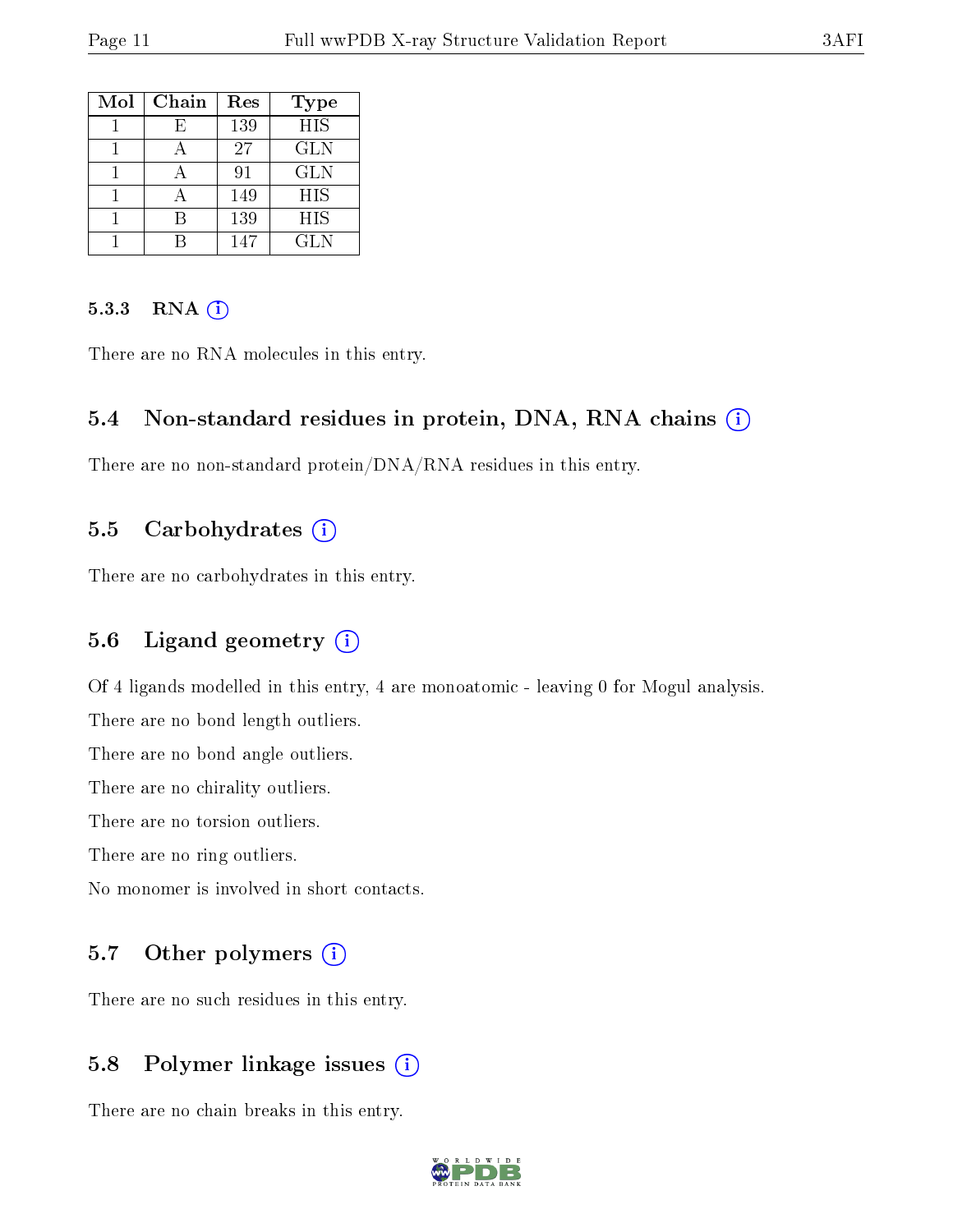## 6 Fit of model and data  $(i)$

### 6.1 Protein, DNA and RNA chains  $(i)$

In the following table, the column labelled  $#RSRZ> 2'$  contains the number (and percentage) of RSRZ outliers, followed by percent RSRZ outliers for the chain as percentile scores relative to all X-ray entries and entries of similar resolution. The OWAB column contains the minimum, median,  $95<sup>th</sup>$  percentile and maximum values of the occupancy-weighted average B-factor per residue. The column labelled ' $Q< 0.9$ ' lists the number of (and percentage) of residues with an average occupancy less than 0.9.

| Mol | Chain | Analysed        | ${ <\hspace{-1.5pt}{\mathrm{RSRZ}} \hspace{-1.5pt}>}$ | $\#\text{RSRZ}\text{>2}$       | $OWAB(A^2)$    | $\rm Q\textcolor{black}{<}0.9$ |
|-----|-------|-----------------|-------------------------------------------------------|--------------------------------|----------------|--------------------------------|
|     |       | $301/316$ (95%) | $-0.34$                                               | $3(0\%)$ 82<br>87 <sub>1</sub> | 10, 15, 26, 35 |                                |
|     | B     | $302/316$ (95%) | $-0.23$                                               | $3(0\%)$ 82<br>87              | 10, 17, 28, 37 |                                |
|     | Ε     | $301/316$ (95%) | $-0.07$                                               | 6 $(1\%)$<br>65<br>72          | 14, 20, 33, 43 |                                |
|     |       | $300/316(94\%)$ | $-0.13$                                               | $7(2\%)$<br>60<br>67           | 12, 18, 30, 42 |                                |
| All | All   | 1204/1264(95%)  | $-0.19$                                               | 19 $(1%)$<br>72<br>79          | 10, 17, 29, 43 |                                |

All (19) RSRZ outliers are listed below:

| Mol            | ${\bf Chain}$           | Res | Type                 | $_{\rm RSRZ}$ |
|----------------|-------------------------|-----|----------------------|---------------|
| $\mathbf{1}$   | $\mathbf F$             | 306 | PRO                  | 5.2           |
| $\mathbf{1}$   | $\overline{\mathrm{F}}$ | 28  | ASP                  | 5.1           |
| $\mathbf{1}$   | E                       | 306 | PRO                  | 4.0           |
| $\mathbf{1}$   | E                       | 144 | ALA                  | 3.8           |
| $\overline{1}$ | $\overline{\mathrm{F}}$ | 27  | <b>GLN</b>           | 3.7           |
| $\mathbf{1}$   | E                       | 145 | GLU                  | $3.5\,$       |
| $\mathbf{1}$   | $\overline{\mathrm{F}}$ | 269 | ${\rm ARG}$          | 3.4           |
| $\mathbf{1}$   | E                       | 307 | GLN                  | 3.3           |
| $\mathbf{1}$   | E                       | 149 | HIS                  | 3.2           |
| $\mathbf{1}$   | A                       | 9   | ILE                  | 2.9           |
| $\mathbf{1}$   | B                       | 142 | $\operatorname{GLU}$ | 2.7           |
| $\overline{1}$ | B                       | 145 | GLU                  | 2.5           |
| $\mathbf{1}$   | B                       | 144 | ALA                  | 2.4           |
| $\mathbf{1}$   | $\mathbf{A}$            | 265 | ALA                  | 2.4           |
| $\mathbf{1}$   | $\overline{F}$          | 26  | ALA                  | 2.3           |
| $\mathbf{1}$   | $\mathbf F$             | 29  | ALA                  | 2.2           |
| $\mathbf{1}$   | $\overline{\mathrm{F}}$ | 192 | $\operatorname{GLU}$ | 2.1           |
| $\mathbf{1}$   | А                       | 306 | PRO                  | 2.1           |
| $\mathbf 1$    | Ε                       | 192 | $\operatorname{GLU}$ | $2.1\,$       |